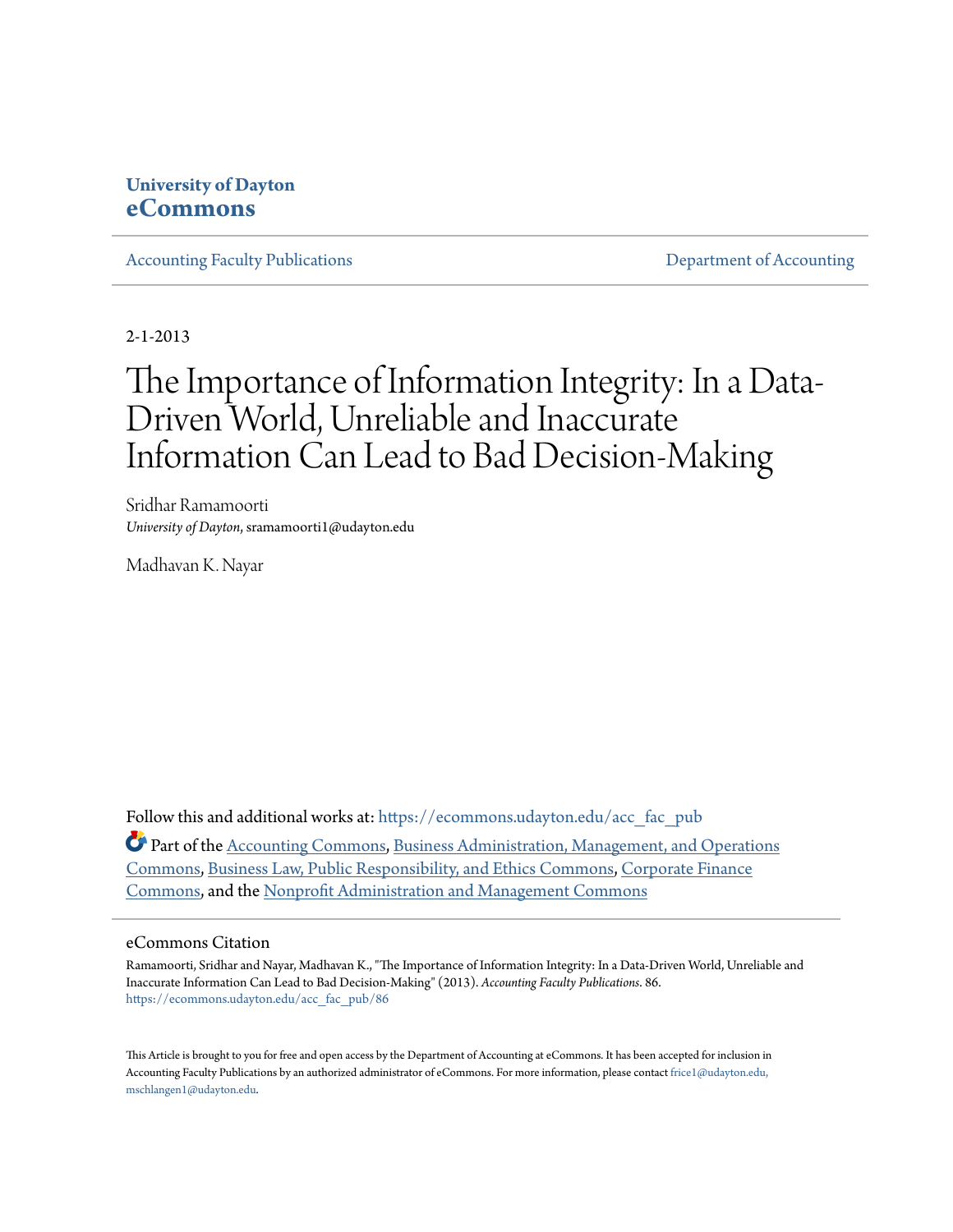# **The Importance of Information Integrity**

### In a data-driven world, unreliable and inaccurate information can lead to bad decision-making.

Sridhar Ramamoorti and Madhavan K. Nayar

What is information integrity? It is the trustworthiness and dependability of information. The credibility of information depends on whether we are getting it from sources we can trust. After all, the value of information to the decision-maker and problem-solver consists first in its integrity, and then in its usefulness and usability. Why? Because, even the best chef knows that you can't make a good omelet out of bad eggs!

Consider the emerging trend of big data (see "Big Data" on page 34). According to IBM, people create 2.5 quintillion bytes of data every day (a quintillion is 1 followed by 18 zeroes), and research from International Data Corp. suggests that the world's data volume is doubling every two years. So what are organizations going to do about this unfathomable data accumulation? Many have started performing comprehensive data mapping but have encountered boundary problems such as the complexity of a "bring your own device" environment and accounting for data resident in legacy systems, laptops, and USB drives.

Given today's digital information environment, the understanding, definition, and analysis of information integrity can be challenging and complex. Organizations may be rapidly approaching a point at which they will be creating, processing, storing, sharing, and using so much data so fast that it will be impossible to prevent massive information integrity failures in sufficient time. Undetected and uncontrolled, such failures are likely to create information errors, disrupt processes and systems, and pollute the information environment. Clearly, there is an urgent need to establish standards for information integrity and to form interdisciplinary teams to develop effective means to apply those standards.

Internal auditors can be an important part of such interdisciplinary and cross-functional initiatives. Their familiarity with the progress of these initiatives positions them to evaluate the adequacy of internal controls pertaining to information integrity risks. Moreover, their involvement in the broadly defined governance, risk management, controls, and compliance mandate allows them to be the ideal vehicle for educating people throughout the organization about information integrity risks.

### **Integrity Failures**

Corporate governance failures can be viewed through the prism of information integrity, as executives and boards use information to make decisions. Information failures can be traced back to information errors, ethical lapses, integrity failures,

or a combination of these factors. Information errors arise due to decision-makers receiving or using incomplete or unreliable information; decision-relevant information being unavailable;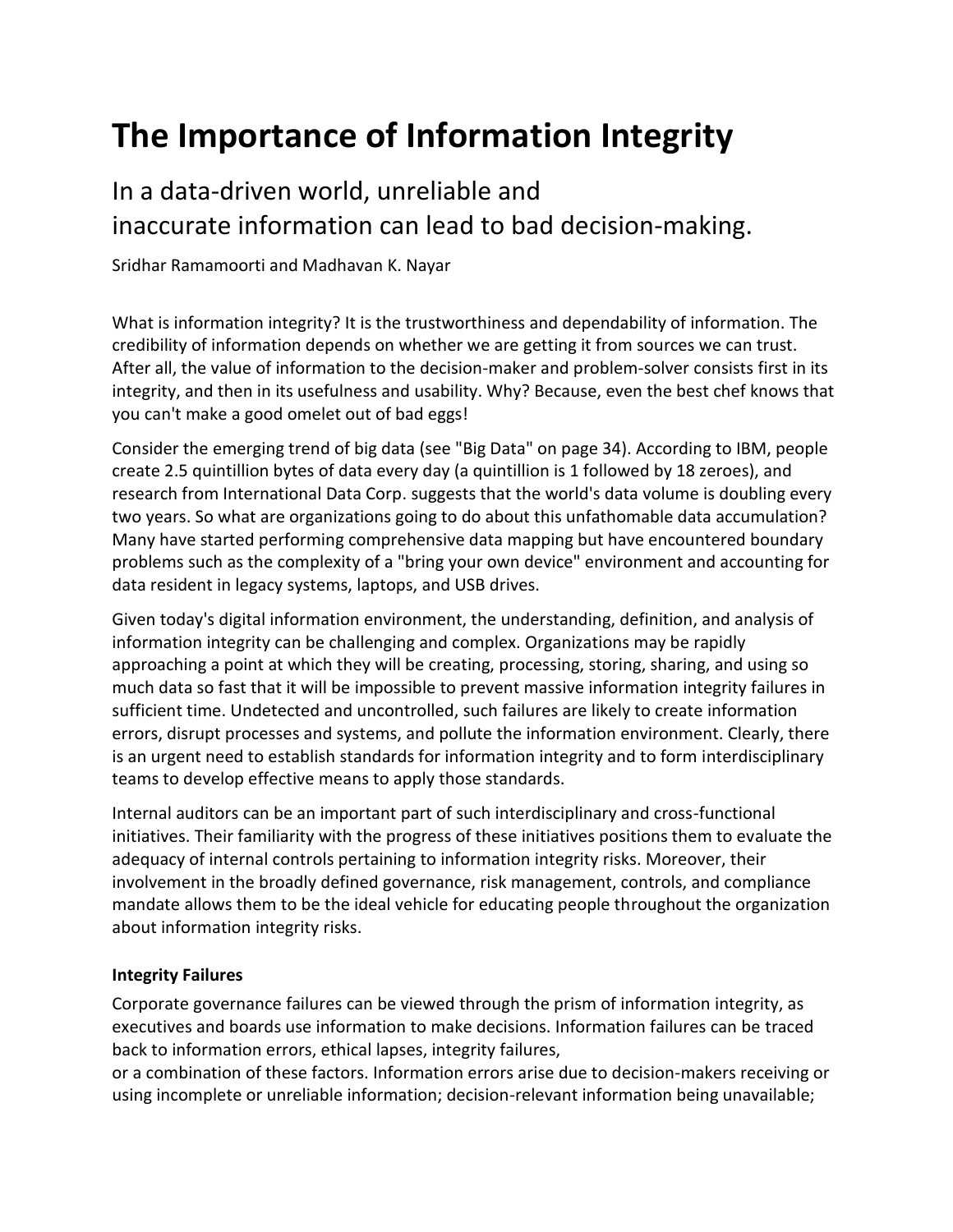available information being irrelevant, non-actionable, or non-understandable; or reliance on stale information arising through a variety of inadvertent, process-based causes. Also falling into this category would be the law of unintended consequences, whereby the right information is not available when it is supposed to be. Integrity failures also occur whenever information ends up being massaged or manipulated deliberately, bias is introduced purposefully, and people act unethically or fraudulently to shade information or make outright misrepresentations or fabrications. Given this backdrop, a careful root-cause analysis of any corporate governance failure — frequently involving fraud allegations — will lead to the inevitable diagnosis: information errors, integrity lapses, or both.

Two key observations can be asserted with reference to a framework for ensuring the integrity of information:

- An information problem may or may not be an integrity problem; nevertheless, depending on its size and other ripple effects, it could lead to an information integrity failure. The significance of the information error generally is measured quantitatively: It is a question of the magnitude of the error (i.e., by what order of magnitude are the estimates wrong? What is the margin of error?). There could be qualitative considerations, too. Thus, decisions based on faulty economic and market assessments about the pricing and sales of a product in a foreign jurisdiction could jeopardize the entire operation in that location, for example.
- An integrity problem will almost always result in an information problem, and thus, sooner or later will lead to an information integrity failure. It is not a question of if, but when, a person with questionable ethics will choose to misrepresent something. With respect to the recent wave of insider trading prosecutions, consider that the individuals prosecuted were simply waiting for the opportunities to exploit non-public, market-moving information to their advantage. The significance of behavioral and integrity risks is mostly a qualitative judgment, for one cannot trust somebody who is honest only 99 percent of the time. What if your transaction is the one out of 100 in which the counterparty acts in bad faith?

Accounting and audit standards have used the terms *relevance*, *reliability*, and *timeliness* of information when considering internal control systems. These are a subset of an evaluation of information error characteristics. However, considering recent ethics and integrity lapses in the C-suite and among managers, internal auditors also must pay equal, if not greater, attention to behavioral and integrity risks. Internal controls cannot remain "people-neutral" in such a context; they must explicitly factor in the risk of a manager exploiting a conflict of interest or colluding with an outside third party to defraud the organization. Internal auditors also can advise management and the board on the nature, scope, and potential significance and impact of such information integrity risks.

#### **What Are the Implications?**

In the final analysis, internal control frameworks primarily are designed to address information integrity risk and reduce it to an acceptable level. While most of these are excellent process-